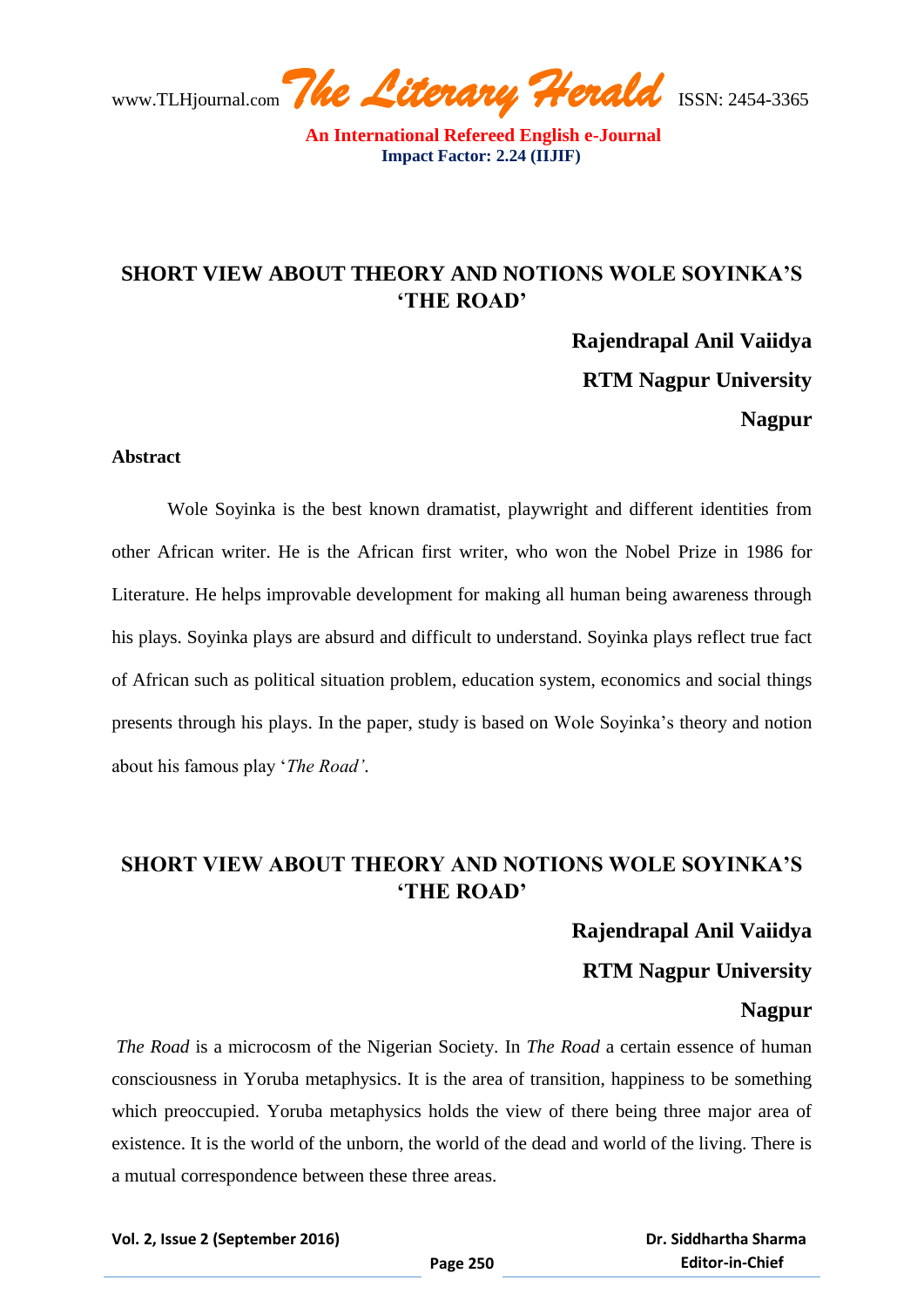**An International Refereed English e-Journal Impact Factor: 2.24 (IIJIF)** 

The will of the power disguised as a quest for emancipator knowledge receives further examination in Soyinka"s *The Road*, written for and staged at Common Wealth Art Festival in 1965. It dramatizes the profound dislocating impact of the forces of technology and social and cultural change in the daily lives of the newly urbanized working poor of West African cities who try to make a living out of professions associated with the roads and highway. *The Road* is one of the most complicated and metaphysical of Soyinka's works. He combines his existentialist concerns with his interest in the religious and mythological aspects of identity. *The Road* interweaves Yoruba and Christian metaphysics and rituals. The seriousness of the issues the play addresses can sometimes lead us to suppose that it is entirely tragic. It illustrates the tragedy of extreme arrogance, but its uniqueness lies in the manner in which the tragic is mixed with the comic.

Soyinka uses in *The Road*, the traditional collective myth as the organizing principle of his individual symbolic framework and as a channel for his artistic vision. The traditional thought systems of the Yoruba serve as a foundation for Soyinka"s work. *The Road* is concerned metaphysically with sacrifice, but in the rubbishing by community of a lumpen working class. *The Road* is offers neither a linear narrative nor content to adhere to its own non-western system of aesthetics and presents its reader with expansive storytelling. Reader is unfamiliar with Nigerian tragedy derived from Yoruba briefs and rituals, the complicated storylines of *The Road* can prove difficult to follow.

*The Road* combines the psychological theme of tragedy and myth with the grim reality of death, symbolized by the spider"s web. Murano prods the web several times to draw attention to the parallel between the spider and the road as sources of sudden death. The performative aspects of ritual occupy a central place in *The Road*. However, a traditional culture order is not evident in the play.

Programmatic mixing of the traditional and the new, of indigenous cultural concepts and western influence life style, which determines both thematic and formal aspects of the play. Syncretism is depicted as the norm of Nigerian society: the Yoruba god of iron, *Ogun*, has become patron saint of truck-drivers and their touts, the central characters of the play. Soyinka stages the cross culture collision between Christianity and Yoruba cult religion,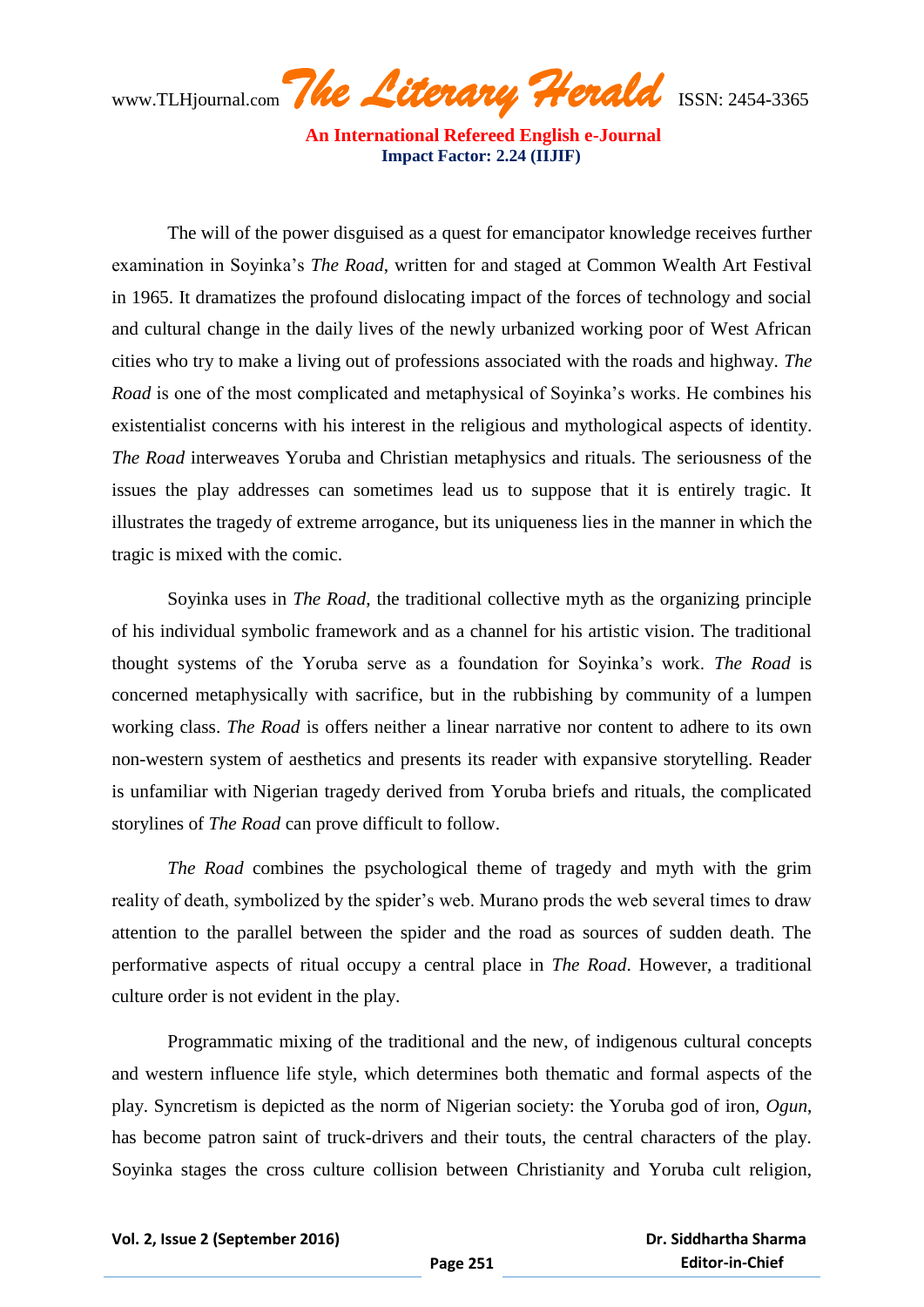**An International Refereed English e-Journal Impact Factor: 2.24 (IIJIF)** 

between three coexisting languages, and traditional and modern world-views. The central ritual of play is that of *agemo* cult. It provides a kind of dramaturgical frame for the action.

The play is set in a Nigerian scrape yard on a stage littered with the trash of modern automobile industry. "*Dawn is barely breaking on road-side shack, a ragged fence and a corner of a church with a closed stained-glass window. Above this a cross-surmounted steeple tapers out of sight. Thrusting downstage from a corner of the shack is the back of a 'bolekaja' (mammy wagon), lop-sided and minus its wheels. It bears the inscription – AKSIDENT STORE – ALL PART AVAILEBUL.*<sup>2</sup>

The 'Aksident Store' is home for a ragtag band of criminals, would be lorry drivers, and layabouts ruled by Professor; Murano is personal servant to Professor, Kotonu, a former lorry driver, Samson, a passenger tout and a former lorry drives, Salubi, a driver trainee, Chief-in-Town, a politician, Say Tokyo Kid, a driver and captain of a group of thug and Particulars Joe, a policeman. Professor is a former Anglican lay reader and Sunday school teacher, a demented preacher engaged in a strange linguistic quest. Just search as the touts search the roadsides of accidents for automobile spares, Professor accumulates the scripts and signs of the modern world searching for the "Word". They congregate every evening for "communion service" in which they share palm wine tapped and delivered by Murano.

Professor is the protagonist of the play, a mad guru with his band of would be initiates, wanders the roads in search of auto parts, he also seeks apocalyptic, metaphysical signs embedded in the words of actual road signs. A mixture of fanatic, lunatic, cool and drink; Professor searches for the "Word" and preaches his quest after the "Word" can involved death, which for the Yoruba"s is not considered to be an end of life. Professor tries to cheat the illusion of death and embrace the word, but he ends up only cheating himself.

Death is a constant companion on the road. The characters in the play line in ignorance of the true interplay between life and death. The most diligent, through critical, listeners and Samson and Kotunu; two former lorry drivers whose troubled pasts are revealed during several flashbacks in the second part of the play. However, Professor's most intimate medium in his quest for the enigmatic "Word" is Murano, who is accidentally run over by the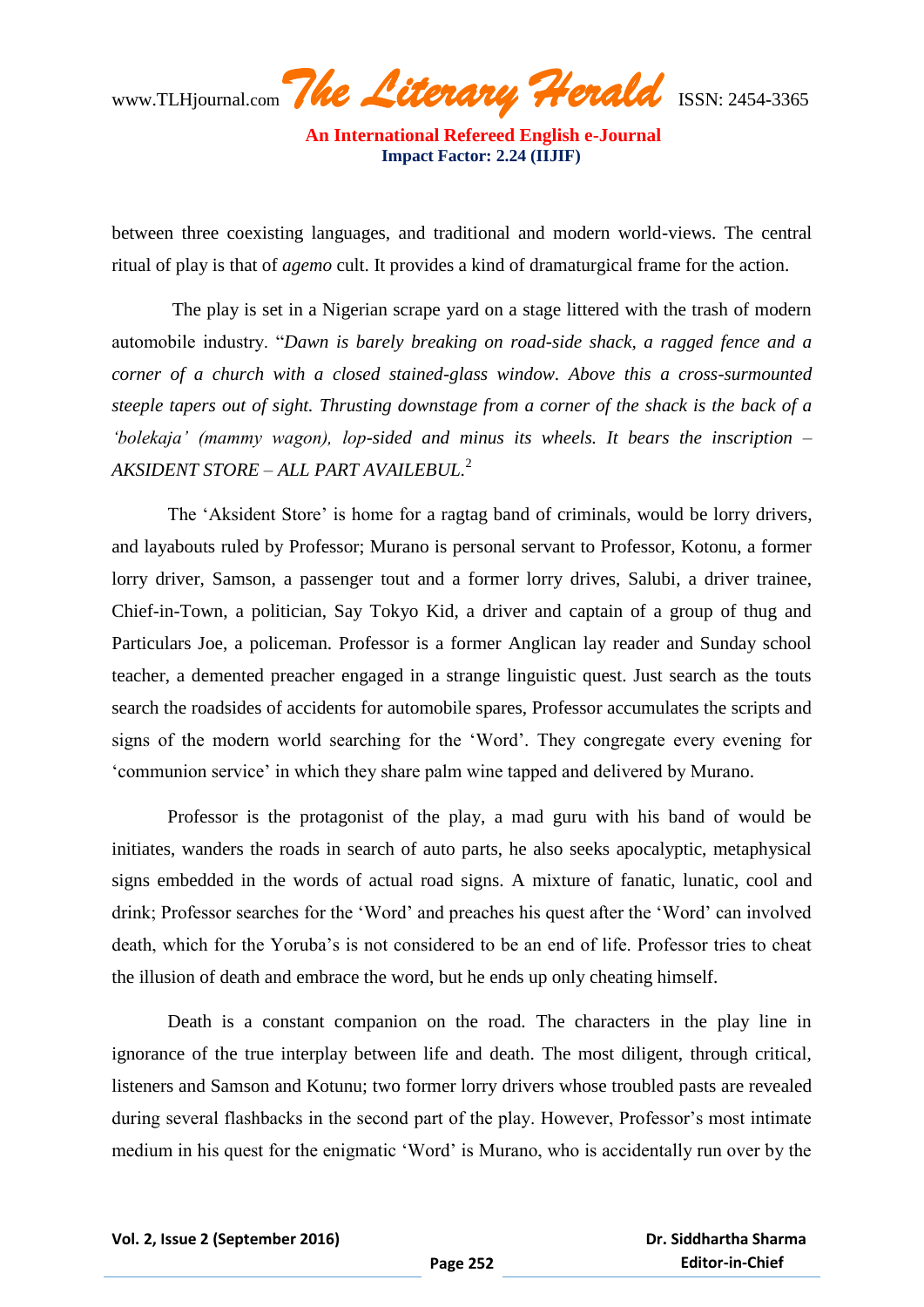www.TLHjournal.com*The Literary Herald*ISSN: 2454-3365

 **An International Refereed English e-Journal Impact Factor: 2.24 (IIJIF)** 

truck driver Kotonu during the annual Driver"s Festival. Murano had been masquerading as the god *Ogun*.

Murano dies in a phase known to the Yoruba"s as *agemo* and is therefore in a suspension: *Agemo*, the mere phase, includes the passage of transition from the human to the divine essence. Murano is a dramatic embodiment of the "Word". He is mute, arrested in time, and vanishes during daylight, the "Word" is silent, eternal, and to most people hidden by the darkness of ignorance.

Professor is eccentric and his speeches are oblique and cryptic. As the proprietor of the Aksident Store, Professor is engaged in a quest for a general philosophical system. He is looking for what he terms the "Word", which is never really explained in the text, but is understood to refer to something similar to the key to life. He dedicates his life to the knowledge and propagation of death, which is "Word" symbolizes.

> PROF.: You are afraid? There are dangers in the Quest I know, but the Word may be found companion not to life, but Death. $3$

Professor's quest is a means to power. However, his first appearance is comic, he is described as.

*Professor is a tall figure in Victorian outfit – tails, top-hat etc., all thread-bare and shiny at the lapels from much ironing. He carries enormous bundles of newspaper and a fifth of paper odds and ends impaled on a metal rod stuck in a wooden rest. A chair-stick hangs from one elbow, and the other arm clutches a road-sign bearing a squiggle and the one word, 'BEND'.*<sup>4</sup> 

Professor has just returned from one of his journey searching for the "Word", and the only word he has found is a signpost he has just removed from the road, putting the road users in danger. However, the removal of the signpost can be seen as a way of increasing the speed with which his shop, the so-called Aksident Store, may be supplied with new stock. Professor tries too hard to sound profound and mystical.

 **Dr. Siddhartha Sharma Editor-in-Chief**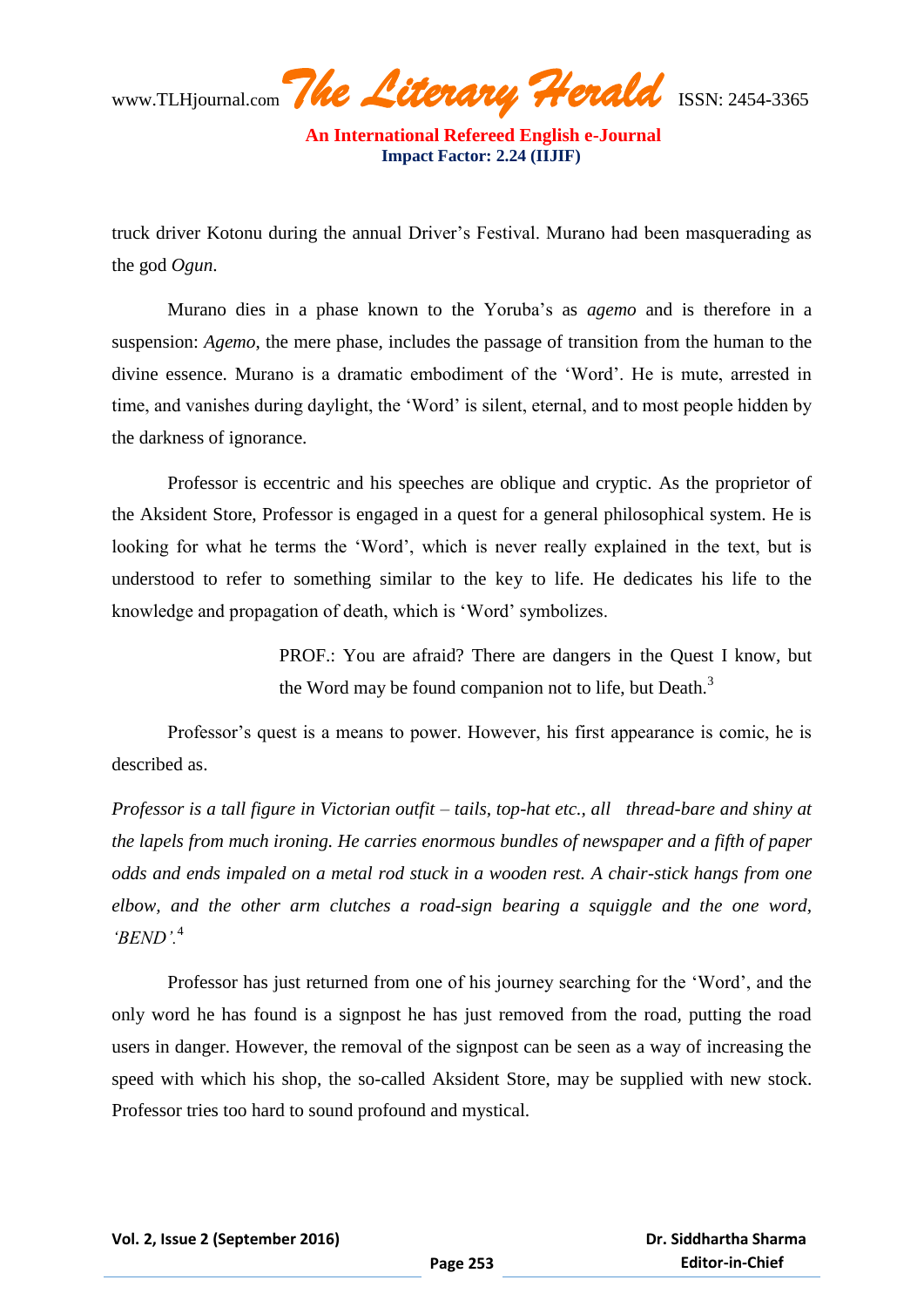**An International Refereed English e-Journal Impact Factor: 2.24 (IIJIF)** 

Professor asserts that the road sign 'bend' is 'sprouted in secret'; one begins to wonder whether "bend" is metonymically referring to the possibility that Professor himself may have gone round the bend. Crazy or not, the episode discloses the inhumanity of his project, which is most exhibited in his privileging of the search over truth itself and other concerns, including road safety and respect for the dead. Professor subordinates everything to his pursuit of power and knowledge. For example, it seems he takes pleasure in watching a car accident by the bend from where he later removes the signpost, concentrating more on the possibility of the event revealing some aspect of "the elusive Word" than on its tragic import.

Professor"s effort to approach a new philosophical and religious system does not lead to a greater understanding of his world, but rather to more mystification even over the meaning in road signs then something is very wrong. The main difficulty with his quest is that he has removed all traces of the distinction between the two levels of semantic signification: the literal and figurative. He privileges the latter over the former because of the mystical pleasure it gives him and the exclusive possession or control it affords him over the key to meaning. It is in this respect that his pretensions to be super-human become obvious. Professor not only leaps ecstatically into domains of language uses which disrupt and destabilize demarcation between the literal and the figurative, the functional, the demotic and the hieratic, he also wrest from this radical linguistic and significatory disruptiveness an identity which the other character in the play seem willing to validate and celebrate. In this play unabashed call by Professor to be hailed by other characters as a benefactor through his fantastic fights of language and rhetoric.

Professor obsession with the Word, with all its biblical association, such as "In the beginning was the Word, and the Word was with God and the Word was God' reveals itself as a desire to create a symbolic system in which he himself becomes the sole source of the meaning of the Word, and, equally, its living manifestation. Thus, in Professor, Soyinka offers an example of an extremely subtle appropriation of Christianity. Some critics have described Professor as a false Christ, a sort of double negation of both the indigenous and received religious traditions.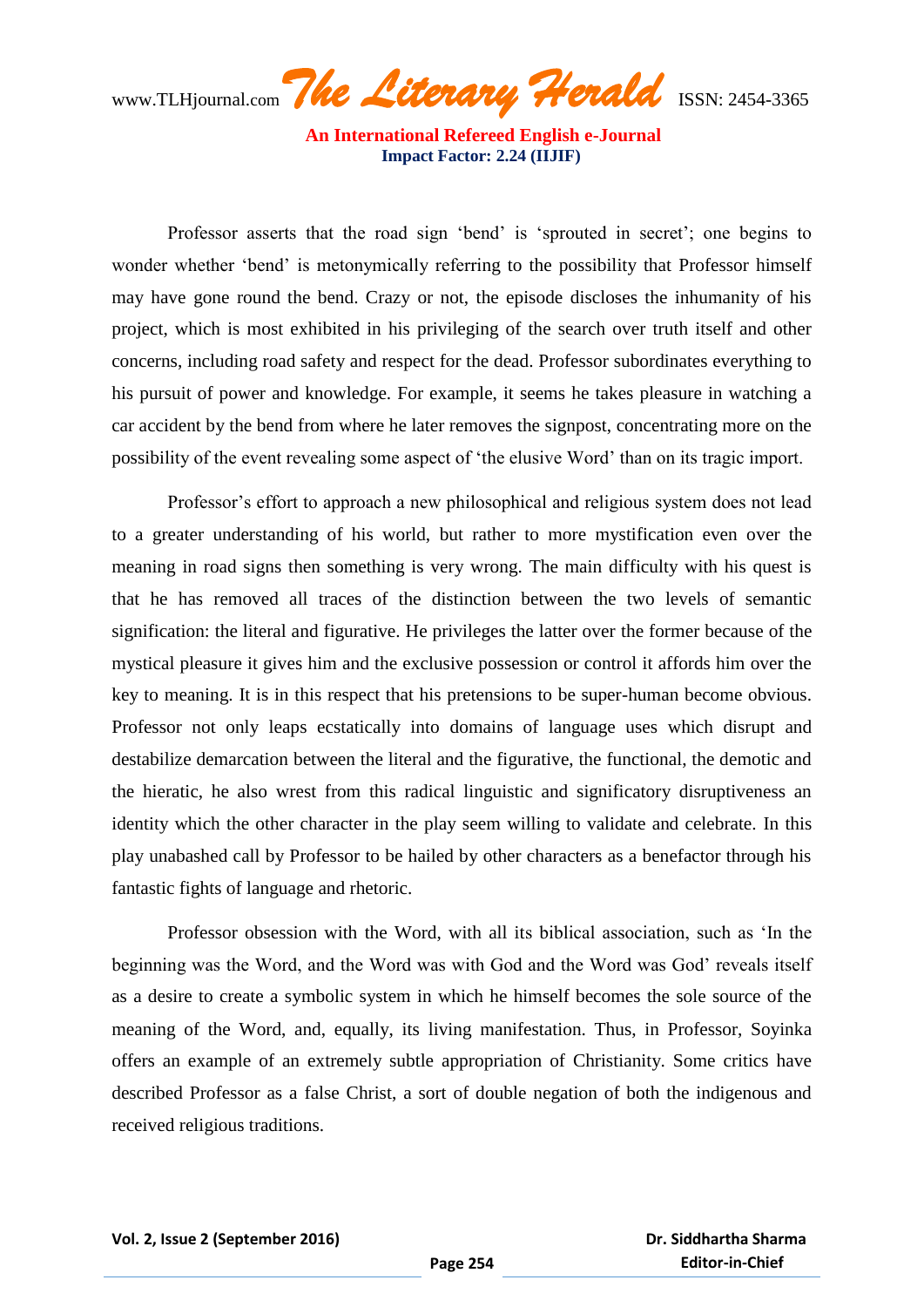**An International Refereed English e-Journal Impact Factor: 2.24 (IIJIF)** 

Professor"s expulsion from the church for lack of cooperation with his Bishop indicates his inability to accept being led by others and his expectation that he has to be the leader in every circumstance, even when he has not been formally inducted in particular rituals of leadership. Indeed, when he is thrown out of the church he decides to keep watch over it from the roadside shack opposite. Professor's religious and philosophical pretensions with him admiration among the roadside dwellers, who find his serious and impressive attitude and his preoccupation with the mysterious Word obviously worthy of the leadership and admiration. He takes his leadership of the roadside dwellers as a matter of course, ignorant of the fact that they may have their own criteria for such positions. His inability to grasp this truth in the end precipitation his downfall as he is cast away from the fellowship of the shack dwellers.

Professor runs a shop for second-hand car spares. Again, it is inadvisable to take his religious concerns seriously, when he is an expert in spare parts dismantled from cars recently involved in accidents, and his carving for car parts is so intense that, at time cars have been brought in for dismantling with dead bodies still in them. Professor's business can also be read as an appropriate metaphor for his quest, which is also based on recycling junk collected from a variety of sources. Even though his practical favors for the shack dwellers get him some support, behind his back they regard him as either a lunatic or a dangerous meddler in things he knows nothing about. This is especially true of Say Tokyo Kid. Tokyo, the Americanized gangster, who does not mind drinking Professor"s evensong palm-wine but finds his use of traditional religious practice upsetting and offensive.

Professor's abuse of traditional belief begins with his adoption of the road as a personal symbol, transferring it from its location in the communal system of cosmological representation to his own semiotic idiolect. *The Road* is a multiple sign in traditional Yoruba metaphysics. It is where Ogun, the god of iron, lies in wait for unsuspecting travelers to consume them or the substitute propitiatory sacrifice of a dog. *The Road* is also the point of ontological duality, as it represents both the world of the living and dead, a space in which travelers coexist with the spirits of their dead predecessors. In this regard, Soyinka says, "In *The Road* a certain essence of human consciousness – in Yoruba metaphysics I defined it as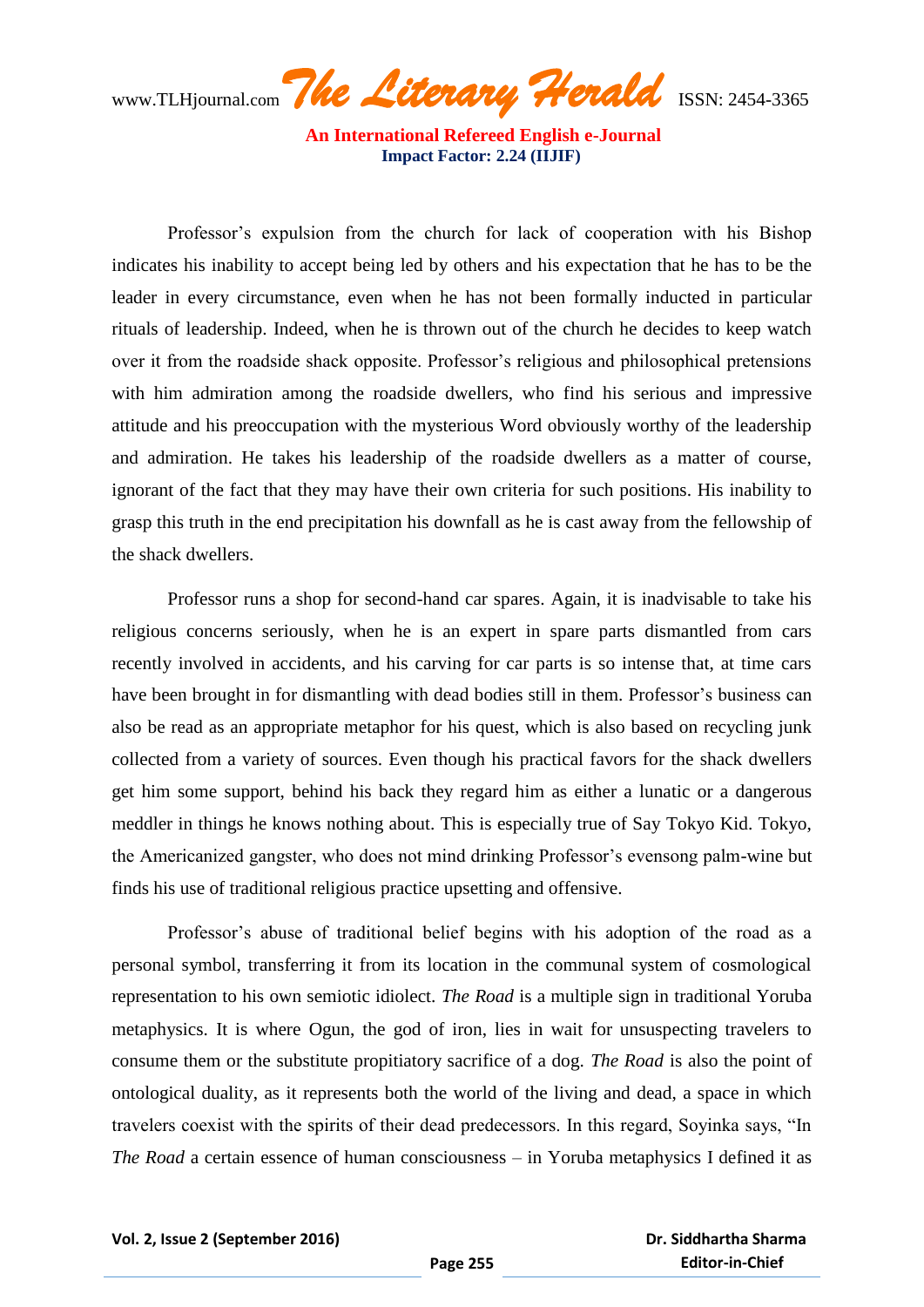**An International Refereed English e-Journal Impact Factor: 2.24 (IIJIF)** 

the area of transition – happens to be something which preoccupied me. Yoruba metaphysics holds the view of there being three major areas of existence. It is the world of the unborn, the world of the dead, and world of the living there is mutual correspondence between these three areas<sup>"</sup>

Soyinka uses the road as a waste land, full of corruption and impending death. The idea of the road is central to Soyinka"s mythopoeia and politics. In short, in Soyinka"s mythopoeia, the road is a heterogeneous site of dynamic interaction and exchange between separate, out overlapping modals of being. Therefore, Professor appropriates such a rich source of communal meaning for his personal quest. Not only language but also larger culture symbols as well are at stake in Professor's symbolic mediation of the road. Equally abused are the rituals of *Ogun* worship the ritualistic consumption of palm wine and the *egungun* masquerade dance.

The tragic dimension of the play resides in the manner in which Professor fools himself more than he fools anymore else about the validity of his quest. As his playful performance of the imaginary real combines with the reality of religious practice, the tension between the surfaces and foregrounds the tragic content of comedy. Soyinka dissolves the distinction between tragedy and comedy. He always attempts to explore new possibilities of dissolving and reconstituting the boundary between the genres.

It seems that *The Road* is a kind of fantasy in which the inner questionings and woven with elements of reality in multiple levels of action and symbol. *The Road* suggests that in modern Nigeria the *egungun* masquerade can offer a Nigerian audience a more contemporary discourse than can a naturalistically presents materialism. The mask can discover a meaning for those at the base of society for their waste lives and random deaths. An *egungun* masquerade is regarded as the spirit of a deceased person of as the spirits of the ancestors collectively. Members of Egungun Society invoke the ancestors to ask their blessing, help or guidance, and the spirit of the ancestors is materialized in the Egungun.

The masquerade of the play communicates two levels. At the immediate, theatrical level Professor is a learned man or a conjurer who communes with spirits, as well as the stereotype, so strong in popular Nigerian imagination of the learned man who has gone mad